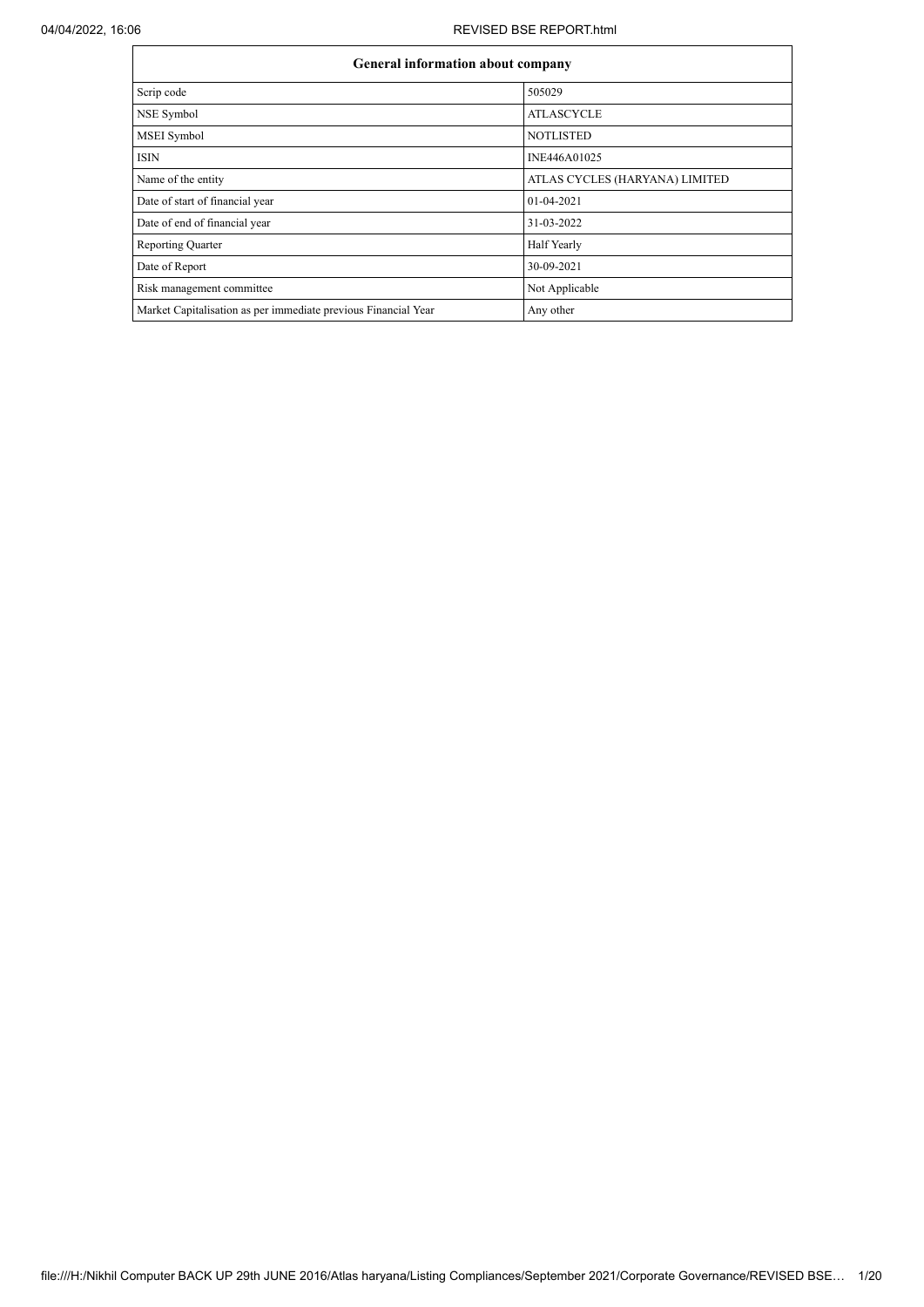## **Annexure I**

# **Annexure I to be submitted by listed entity on quarterly basis**

## **I. Composition of Board of Directors**

## Disclosure of notes on composition of board of directors explanatory Textual Information(1)

|                         |            |            |                                                       |                            |                                 |                          |                                                                                                      |                                             |                                                  | Whether the listed entity has a Regular Chairperson   No |                      |                                            |                                                                                                                                                  |                                                                                                                                                                   |                                                                                                                                                                          |                                                                                                                                                                                                         |
|-------------------------|------------|------------|-------------------------------------------------------|----------------------------|---------------------------------|--------------------------|------------------------------------------------------------------------------------------------------|---------------------------------------------|--------------------------------------------------|----------------------------------------------------------|----------------------|--------------------------------------------|--------------------------------------------------------------------------------------------------------------------------------------------------|-------------------------------------------------------------------------------------------------------------------------------------------------------------------|--------------------------------------------------------------------------------------------------------------------------------------------------------------------------|---------------------------------------------------------------------------------------------------------------------------------------------------------------------------------------------------------|
|                         |            |            |                                                       |                            |                                 |                          |                                                                                                      |                                             |                                                  | Whether Chairperson is related to MD or CEO No           |                      |                                            |                                                                                                                                                  |                                                                                                                                                                   |                                                                                                                                                                          |                                                                                                                                                                                                         |
| $\sim$<br>$\mathcal{F}$ | PAN        | <b>DIN</b> | Category 1<br>of directors                            | Category 2<br>of directors | Category  <br>3 of<br>directors | Date<br>of<br>Birth      | Whether<br>special<br>resolution<br>passed?<br>[Refer Reg.<br>$17(1A)$ of<br>Listing<br>Regulations] | Date of<br>passing<br>special<br>resolution | <b>Initial Date</b><br>$\sigma$ f<br>appointment | Date of Re-<br>appointment                               | Date of<br>cessation | Tenure<br>of<br>director<br>(in<br>months) | No of<br>Directorship<br>in listed<br>entities<br>including<br>this listed<br>entity (Refer<br>Regulation<br>$17A$ of<br>Listing<br>Regulations) | No of<br>Independent<br>Directorship<br>in listed<br>entities<br>including<br>this listed<br>entity (Refer<br>Regulation<br>$17A(1)$ of<br>Listing<br>Regulations | Number of<br>memberships<br>in Audit/<br>Stakeholder<br>Committee(s)<br>including this<br>listed entity<br>(Refer<br>Regulation<br>$26(1)$ of<br>Listing<br>Regulations) | No of post of<br>Chairperson<br>in Audit/<br>Stakeholder<br>Committee<br>held in listed<br>entities<br>including this<br>listed entity<br>(Refer<br>Regulation<br>$26(1)$ of<br>Listing<br>Regulations) |
| $\mathbf I$             | AAKPR4679N | 06789287   | Non-<br>Executive -<br>Independent<br>Director        | Chairperson                |                                 | $26 -$<br>$05 -$<br>1957 | Yes                                                                                                  | $13 - 12 -$<br>2019                         | 30-12-2014                                       | 13-12-2019                                               |                      | 60                                         |                                                                                                                                                  |                                                                                                                                                                   | $\overline{2}$                                                                                                                                                           |                                                                                                                                                                                                         |
| г                       | AMQPS9270C | 00015689   | Non-<br>Executive -<br>Independent<br>Director        | Not<br>Applicable          |                                 | $26 -$<br>$01-$<br>1956  | Yes                                                                                                  | $13 - 12 -$<br>2019                         | 30-12-2014                                       | 13-12-2019                                               |                      | 60                                         | $\overline{2}$                                                                                                                                   |                                                                                                                                                                   | $\overline{2}$                                                                                                                                                           |                                                                                                                                                                                                         |
|                         | ALUPS3752Q | 07837529   | Non-<br>Executive -<br>Independent<br>Director        | Not<br>Applicable          |                                 | $17 -$<br>$09 -$<br>1957 | Yes                                                                                                  | $13 - 12 -$<br>2019                         | 28-09-2017                                       | 13-12-2019                                               |                      | 60                                         | $\overline{2}$                                                                                                                                   | $\overline{2}$                                                                                                                                                    | $\overline{2}$                                                                                                                                                           | $\mathbf{0}$                                                                                                                                                                                            |
| N                       | AFZPJ3803Q | 06843644   | Non-<br>Executive -<br>Non<br>Independent<br>Director | Not<br>Applicable          |                                 | $09 -$<br>$05 -$<br>1985 | NA                                                                                                   |                                             | 12-02-2021                                       | 12-02-2021                                               |                      |                                            |                                                                                                                                                  |                                                                                                                                                                   | $\theta$                                                                                                                                                                 | $\boldsymbol{0}$                                                                                                                                                                                        |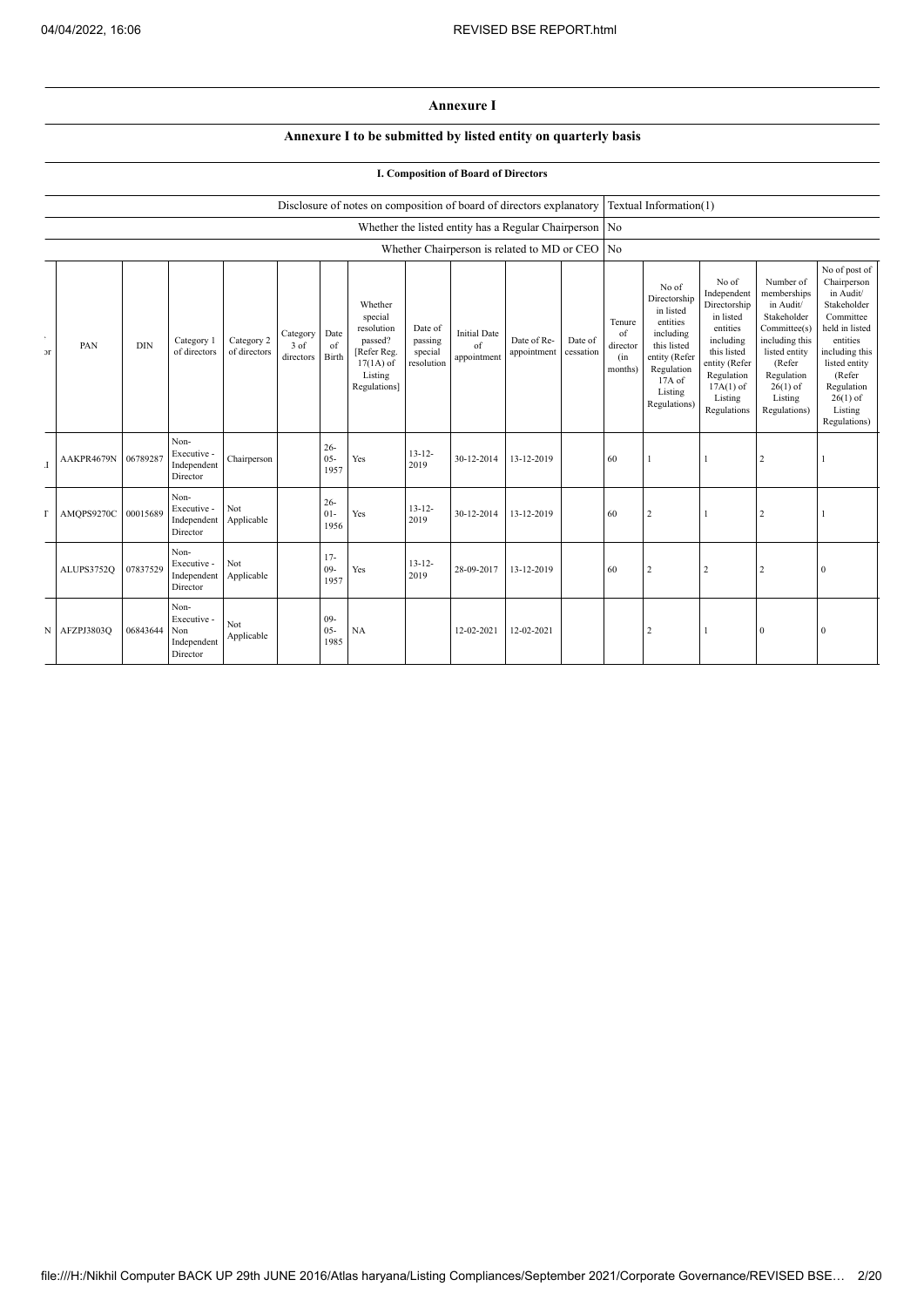|           |                                                     | <b>I. Composition of Board of Directors</b>                          |            |            |                               |                               |                               |                         |                                                                                                      |                                             |                                          |                            |                      |                                            |                                                                                                                                                |                                                                                                                                                                      |                                                                                 |
|-----------|-----------------------------------------------------|----------------------------------------------------------------------|------------|------------|-------------------------------|-------------------------------|-------------------------------|-------------------------|------------------------------------------------------------------------------------------------------|---------------------------------------------|------------------------------------------|----------------------------|----------------------|--------------------------------------------|------------------------------------------------------------------------------------------------------------------------------------------------|----------------------------------------------------------------------------------------------------------------------------------------------------------------------|---------------------------------------------------------------------------------|
|           |                                                     | Disclosure of notes on composition of board of directors explanatory |            |            |                               |                               |                               |                         |                                                                                                      |                                             |                                          |                            |                      |                                            |                                                                                                                                                |                                                                                                                                                                      |                                                                                 |
|           | Whether the listed entity has a Regular Chairperson |                                                                      |            |            |                               |                               |                               |                         |                                                                                                      |                                             |                                          |                            |                      |                                            |                                                                                                                                                |                                                                                                                                                                      |                                                                                 |
| <b>Sr</b> | Title<br>(Mr)<br>Ms)                                | Name of<br>the Director                                              | PAN        | <b>DIN</b> | Category<br>1 of<br>directors | Category 2<br>of<br>directors | Category<br>3 of<br>directors | Date<br>of<br>Birth     | Whether<br>special<br>resolution<br>passed?<br>[Refer Reg.<br>$17(1A)$ of<br>Listing<br>Regulations] | Date of<br>passing<br>special<br>resolution | <b>Initial Date</b><br>of<br>appointment | Date of Re-<br>appointment | Date of<br>cessation | Tenure<br>of<br>director<br>(in<br>months) | No of<br>Directorship<br>in listed<br>entities<br>including<br>this listed<br>entity (Refer<br>Regulation<br>17A of<br>Listing<br>Regulations) | No of<br>Independent<br>Directorship<br>in listed<br>entities<br>including<br>this listed<br>entity<br>(Refer<br>Regulation<br>$17A(1)$ of<br>Listing<br>Regulations | Nu<br>mem<br>in<br>Stak<br>Com<br>inclu<br>liste<br>-0<br>Reg<br>26<br>L<br>Reg |
| .5        | Mr                                                  | <b>CHANDER</b><br><b>MOHAN</b><br><b>DHALL</b>                       | ABMPD6563E | 01398734   | Executive<br>Director         | Not<br>Applicable             |                               | $20 -$<br>$11-$<br>1961 | NA                                                                                                   |                                             | 30-09-2021                               | 30-09-2021                 |                      |                                            |                                                                                                                                                | $\theta$                                                                                                                                                             |                                                                                 |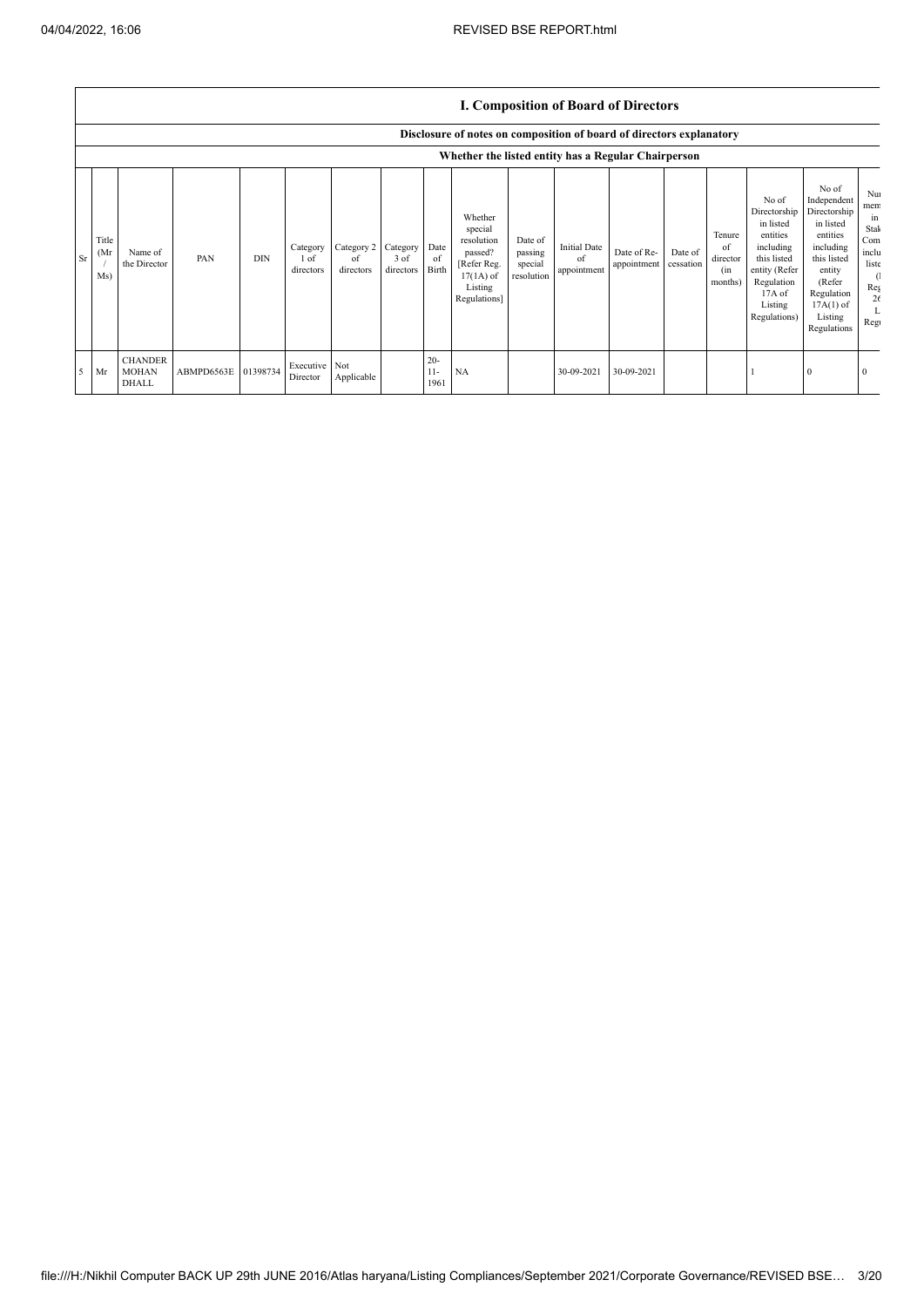|                        | <b>Text Block</b>                                                                            |
|------------------------|----------------------------------------------------------------------------------------------|
| Textual Information(1) | Mr. Vansh Vardhan Joshi has resigned from the directorship of the company w.e.f. 01-10-2021. |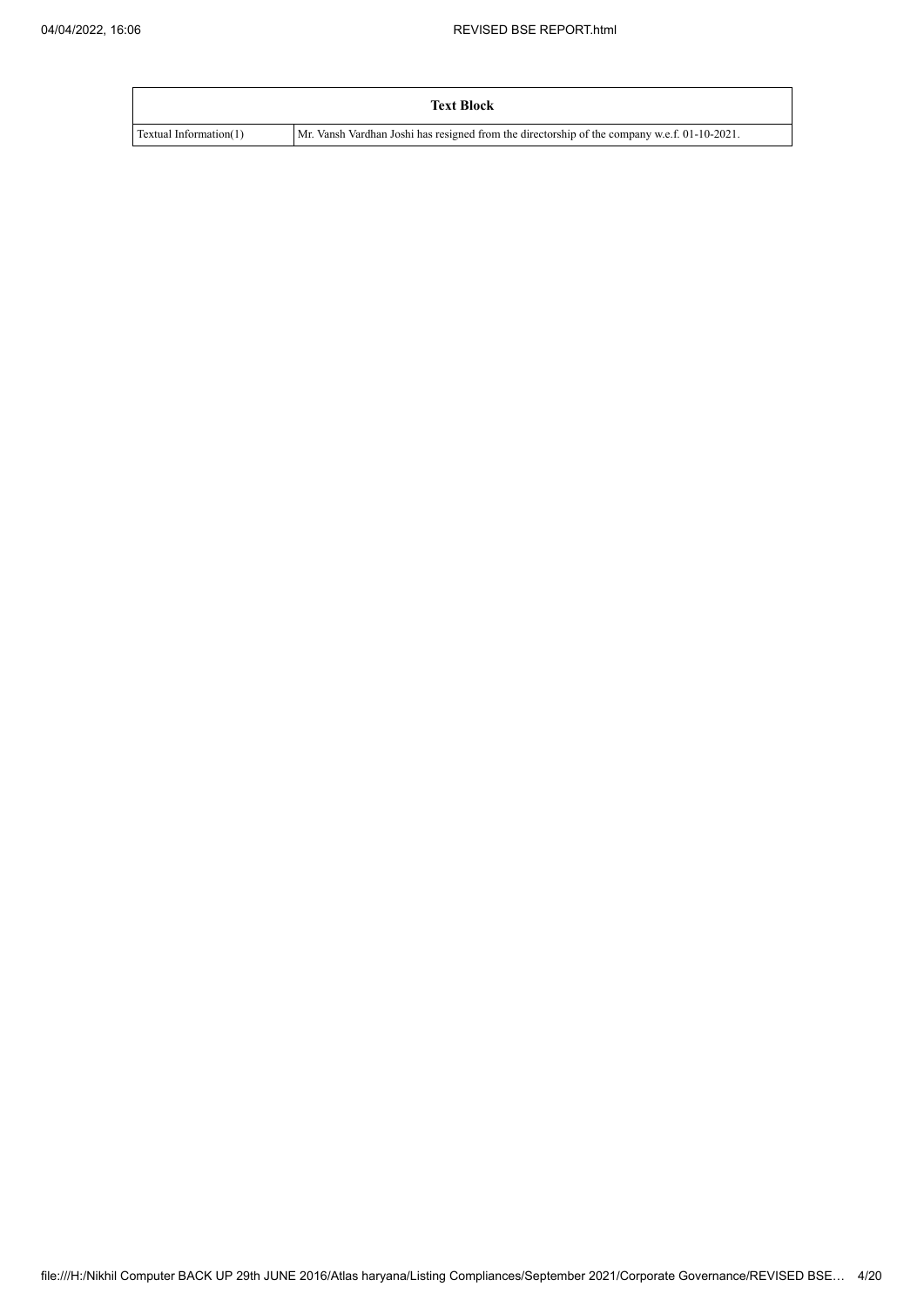|           | <b>Audit Committee Details</b> |                                 |                                         |             |            |  |  |  |  |  |  |  |
|-----------|--------------------------------|---------------------------------|-----------------------------------------|-------------|------------|--|--|--|--|--|--|--|
|           |                                |                                 |                                         |             |            |  |  |  |  |  |  |  |
| <b>Sr</b> | <b>DIN</b><br>Number           | Date of<br>Cessation            | Remarks                                 |             |            |  |  |  |  |  |  |  |
|           | 06789287                       | <b>KARTIK ROOP RAI</b>          | Non-Executive - Independent<br>Director | Chairperson | 30-12-2014 |  |  |  |  |  |  |  |
|           | 00015689                       | <b>SANJIV KAVALJIT</b><br>SINGH | Non-Executive - Independent<br>Director | Member      | 30-12-2014 |  |  |  |  |  |  |  |
|           | 07837529                       | <b>SADHNA SYAL</b>              | Non-Executive - Independent<br>Director | Member      | 04-09-2020 |  |  |  |  |  |  |  |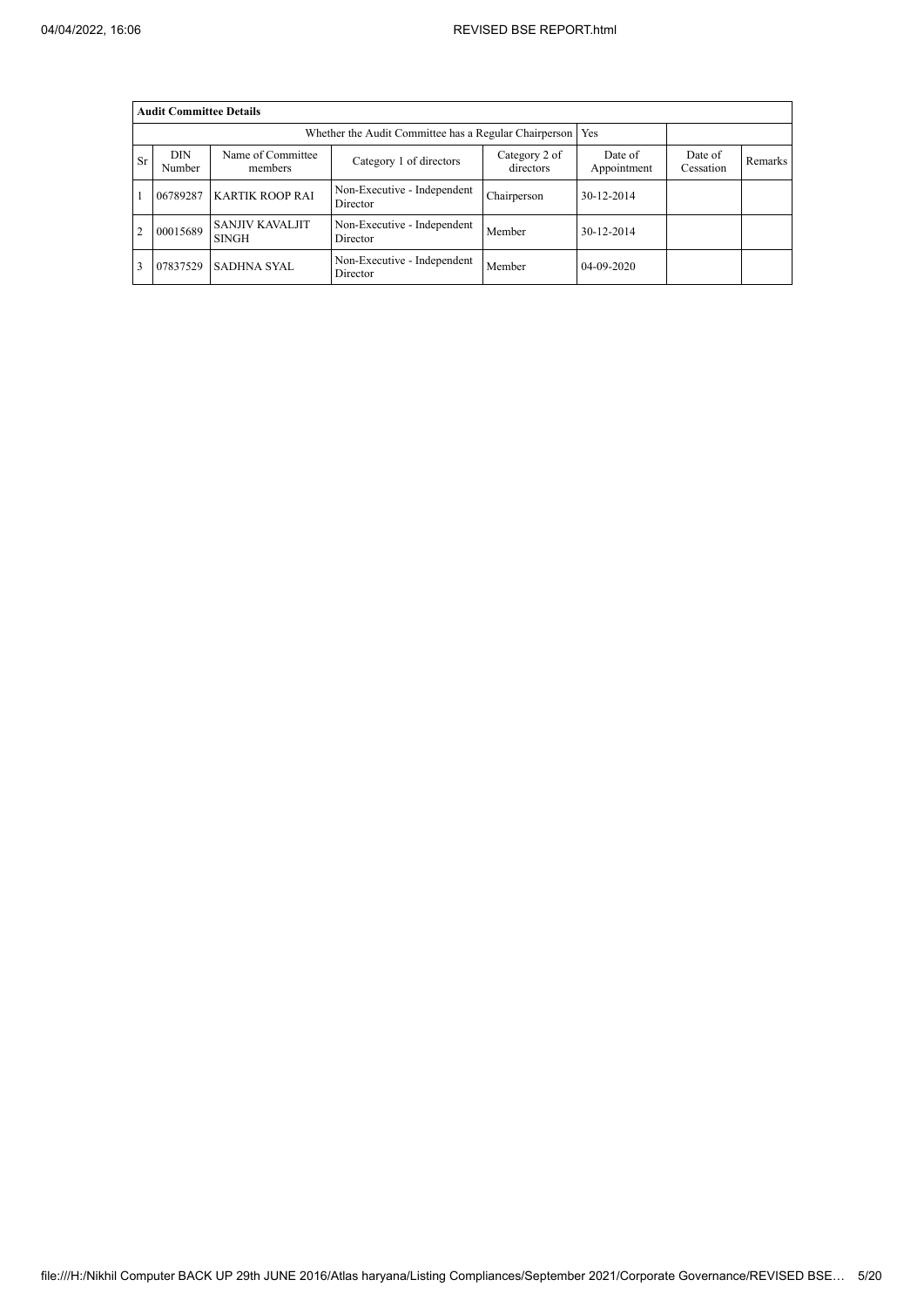|           |                                                                                   | Nomination and remuneration committee  |                                         |                            |                        |                      |         |  |  |  |  |  |
|-----------|-----------------------------------------------------------------------------------|----------------------------------------|-----------------------------------------|----------------------------|------------------------|----------------------|---------|--|--|--|--|--|
|           | Whether the Nomination and remuneration committee has a Regular Chairperson   Yes |                                        |                                         |                            |                        |                      |         |  |  |  |  |  |
| <b>Sr</b> | <b>DIN</b><br>Number                                                              | Name of Committee<br>members           | Category 1 of directors                 | Category 2 of<br>directors | Date of<br>Appointment | Date of<br>Cessation | Remarks |  |  |  |  |  |
|           | 00015689                                                                          | <b>SANJIV KAVALJIT</b><br><b>SINGH</b> | Non-Executive - Independent<br>Director | Chairperson                | 30-12-2014             |                      |         |  |  |  |  |  |
| 2         | 06789287                                                                          | <b>KARTIK ROOP RAI</b>                 | Non-Executive - Independent<br>Director | Member                     | 30-12-2014             |                      |         |  |  |  |  |  |
| 3         | 07837529                                                                          | <b>SADHNA SYAL</b>                     | Non-Executive - Independent<br>Director | Member                     | 04-09-2020             |                      |         |  |  |  |  |  |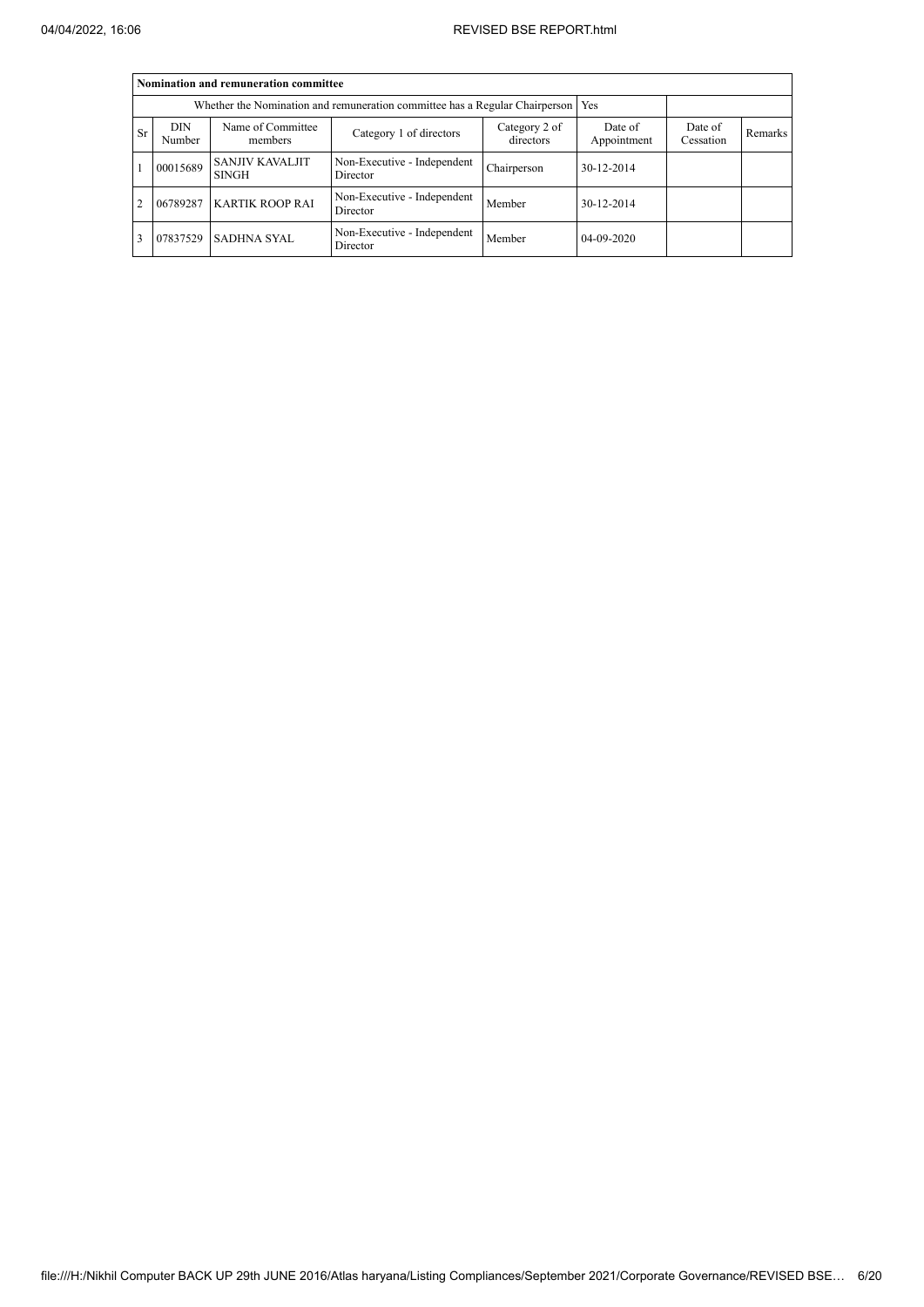|                                                                                                                                                                                         |                                                                                 | <b>Stakeholders Relationship Committee</b> |                                         |             |            |  |  |  |  |
|-----------------------------------------------------------------------------------------------------------------------------------------------------------------------------------------|---------------------------------------------------------------------------------|--------------------------------------------|-----------------------------------------|-------------|------------|--|--|--|--|
|                                                                                                                                                                                         | Whether the Stakeholders Relationship Committee has a Regular Chairperson   Yes |                                            |                                         |             |            |  |  |  |  |
| <b>DIN</b><br>Name of Committee<br>Date of<br>Category 2 of<br>Date of<br><b>Sr</b><br>Category 1 of directors<br>Remarks<br>directors<br>Appointment<br>Cessation<br>Number<br>members |                                                                                 |                                            |                                         |             |            |  |  |  |  |
|                                                                                                                                                                                         | 00015689                                                                        | <b>SANJIV KAVALJIT</b><br><b>SINGH</b>     | Non-Executive - Independent<br>Director | Chairperson | 14-08-2019 |  |  |  |  |
| $\overline{2}$                                                                                                                                                                          | 07837529                                                                        | SADHNA SYAL                                | Non-Executive - Independent<br>Director | Member      | 04-09-2020 |  |  |  |  |
| 3                                                                                                                                                                                       | 06789287                                                                        | <b>KARTIK ROOP RAI</b>                     | Non-Executive - Independent<br>Director | Member      | 20-03-2021 |  |  |  |  |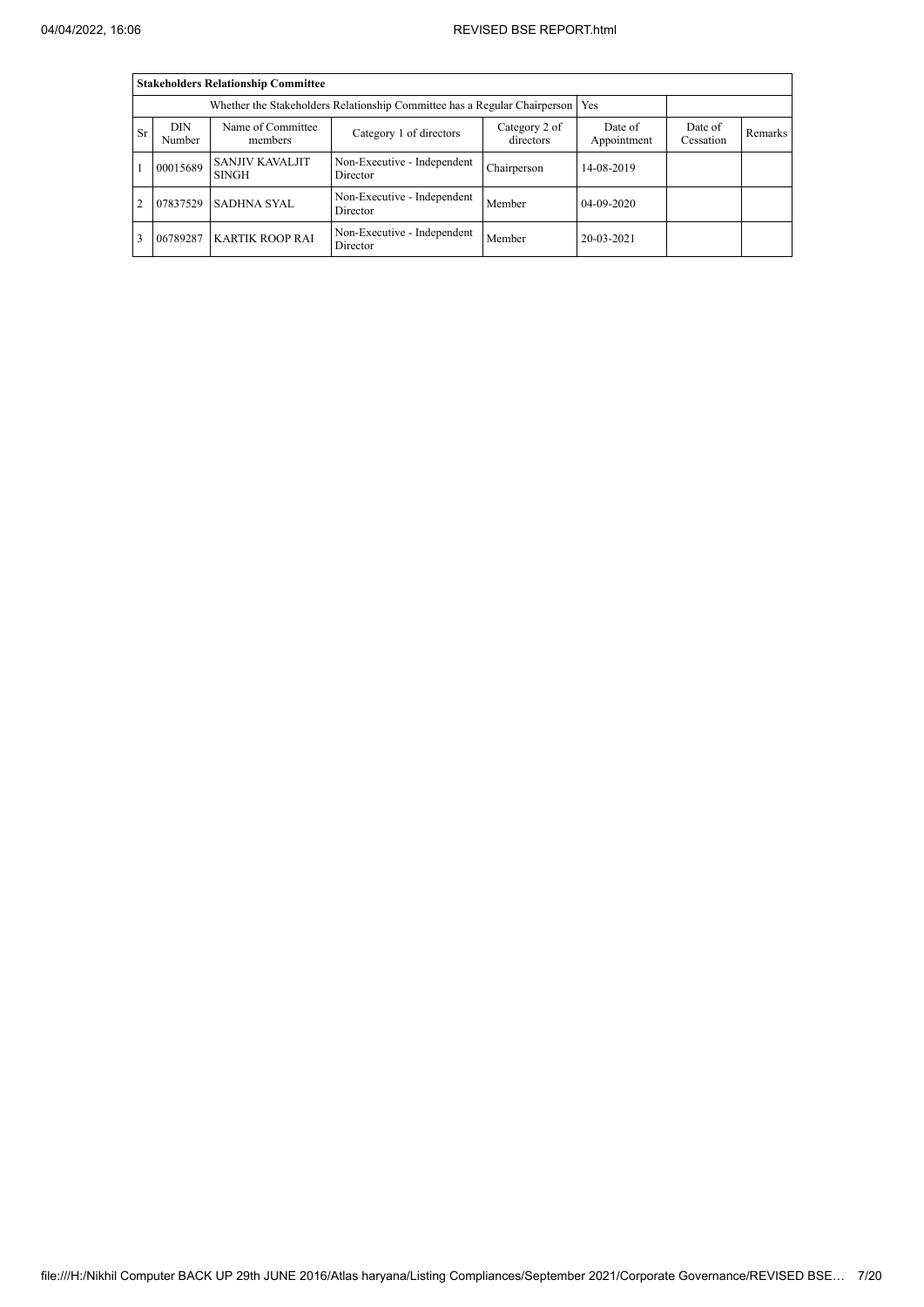|           | <b>Risk Management Committee</b> |                                                                 |                            |                            |                        |                      |         |  |  |  |  |  |  |
|-----------|----------------------------------|-----------------------------------------------------------------|----------------------------|----------------------------|------------------------|----------------------|---------|--|--|--|--|--|--|
|           |                                  | Whether the Risk Management Committee has a Regular Chairperson |                            |                            |                        |                      |         |  |  |  |  |  |  |
| <b>Sr</b> | DIN<br>Number                    | Name of Committee<br>members                                    | Category 1 of<br>directors | Category 2 of<br>directors | Date of<br>Appointment | Date of<br>Cessation | Remarks |  |  |  |  |  |  |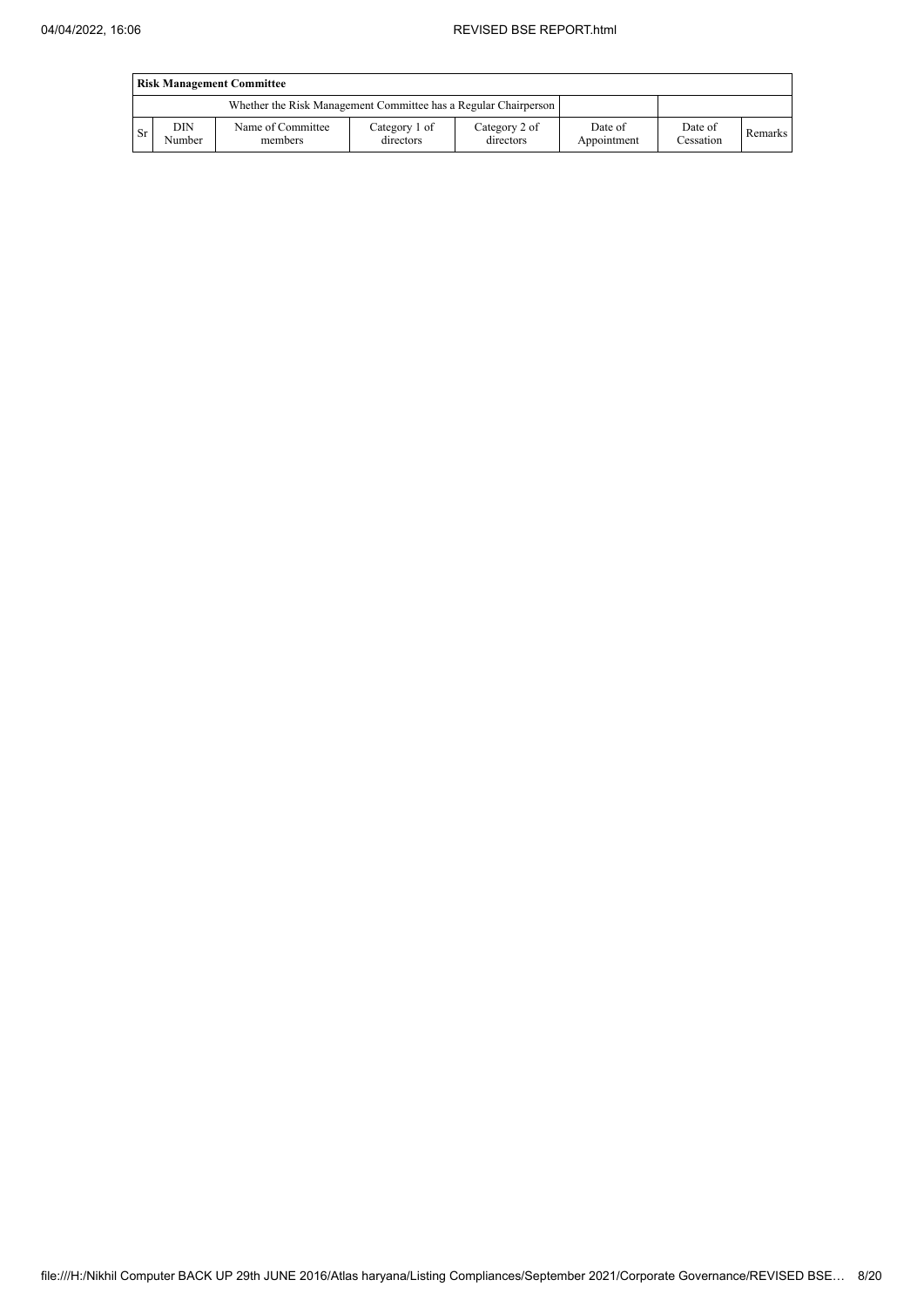|                                                                                 | <b>Corporate Social Responsibility Committee</b> |                              |                            |                            |                        |                      |         |  |  |  |  |  |  |
|---------------------------------------------------------------------------------|--------------------------------------------------|------------------------------|----------------------------|----------------------------|------------------------|----------------------|---------|--|--|--|--|--|--|
| Whether the Corporate Social Responsibility Committee has a Regular Chairperson |                                                  |                              |                            |                            |                        |                      |         |  |  |  |  |  |  |
| <b>Sr</b>                                                                       | <b>DIN</b><br>Number                             | Name of Committee<br>members | Category 1 of<br>directors | Category 2 of<br>directors | Date of<br>Appointment | Date of<br>Cessation | Remarks |  |  |  |  |  |  |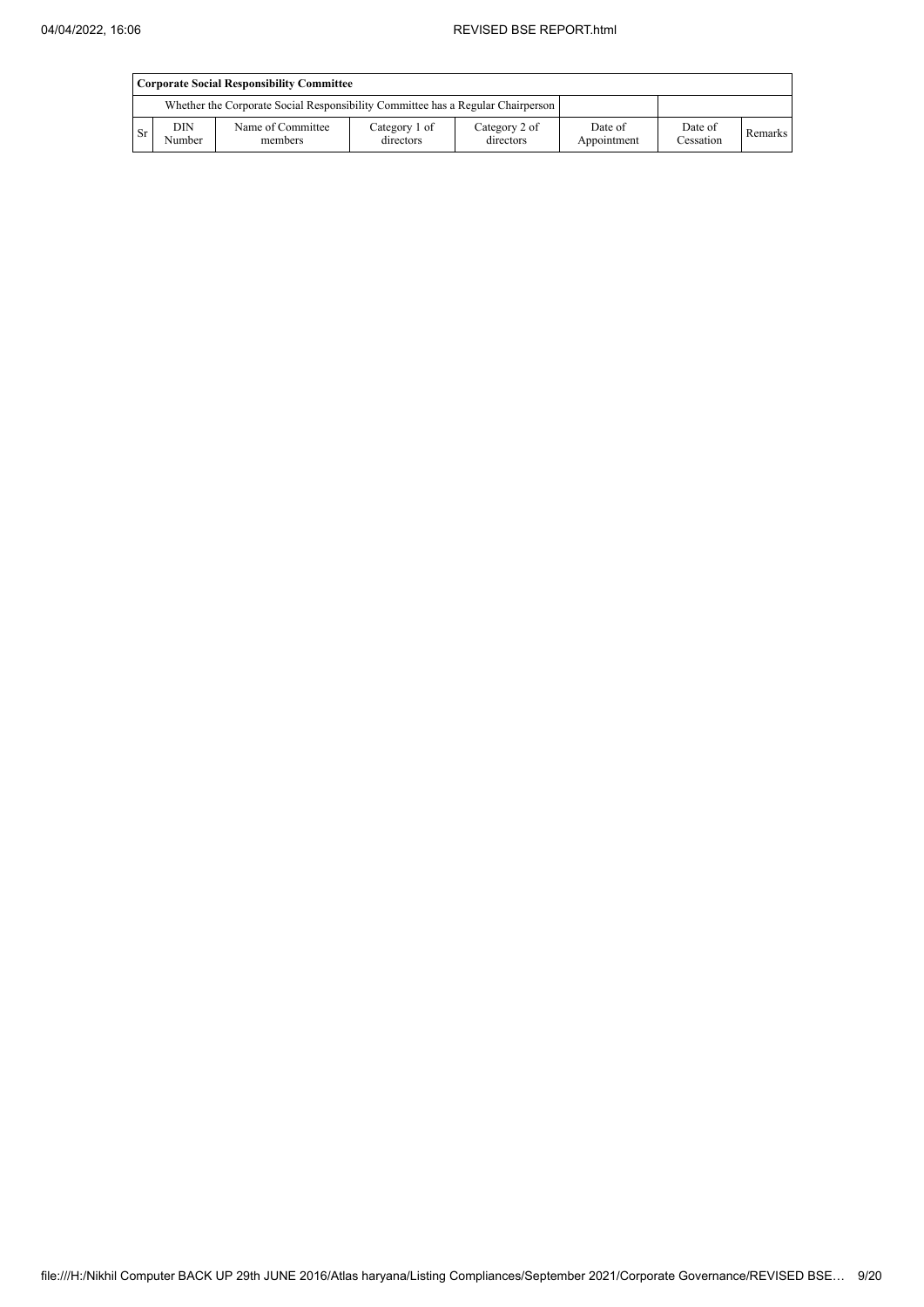| <b>Other Committee</b> |                                                                                                                                       |  |  |  |  |  |  |  |  |  |
|------------------------|---------------------------------------------------------------------------------------------------------------------------------------|--|--|--|--|--|--|--|--|--|
|                        | Sr   DIN Number   Name of Committee members   Name of other committee   Category 1 of directors   Category 2 of directors   Remarks ' |  |  |  |  |  |  |  |  |  |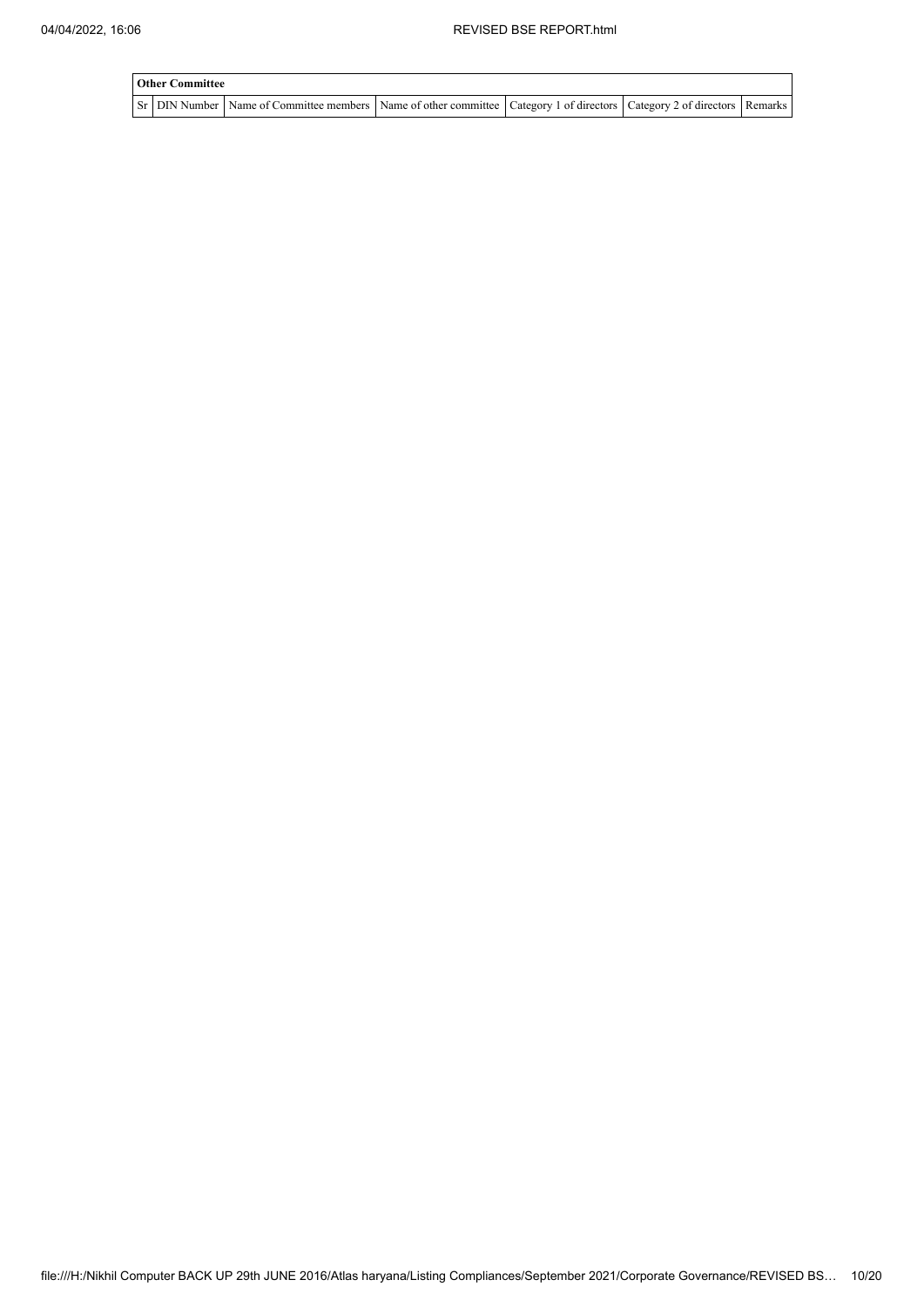|                | <b>Annexure 1</b>                                                   |                                                               |                                                                      |                                       |                                                     |                                                                                  |                                                                        |  |  |  |  |  |
|----------------|---------------------------------------------------------------------|---------------------------------------------------------------|----------------------------------------------------------------------|---------------------------------------|-----------------------------------------------------|----------------------------------------------------------------------------------|------------------------------------------------------------------------|--|--|--|--|--|
|                | <b>Annexure 1</b>                                                   |                                                               |                                                                      |                                       |                                                     |                                                                                  |                                                                        |  |  |  |  |  |
|                | III. Meeting of Board of Directors                                  |                                                               |                                                                      |                                       |                                                     |                                                                                  |                                                                        |  |  |  |  |  |
|                | Disclosure of notes on meeting of board<br>of directors explanatory |                                                               |                                                                      |                                       |                                                     |                                                                                  |                                                                        |  |  |  |  |  |
| Sr             | $Date(s)$ of<br>meeting (if any)<br>in the previous<br>quarter      | $Date(s)$ of<br>meeting (if any)<br>in the current<br>quarter | Maximum gap<br>between any two<br>consecutive (in<br>number of days) | Notes for<br>not<br>providing<br>Date | Whether<br>requirement of<br>Quorum met<br>(Yes/No) | Number of Directors<br>present <sup>*</sup> (other than<br>Independent Director) | No. of<br>Independent<br><b>Directors</b><br>attending the<br>meeting* |  |  |  |  |  |
|                | $01-04-2021$                                                        |                                                               |                                                                      |                                       | Yes                                                 |                                                                                  |                                                                        |  |  |  |  |  |
| $\overline{2}$ |                                                                     | 12-09-2021                                                    | 163                                                                  |                                       | Yes                                                 |                                                                                  |                                                                        |  |  |  |  |  |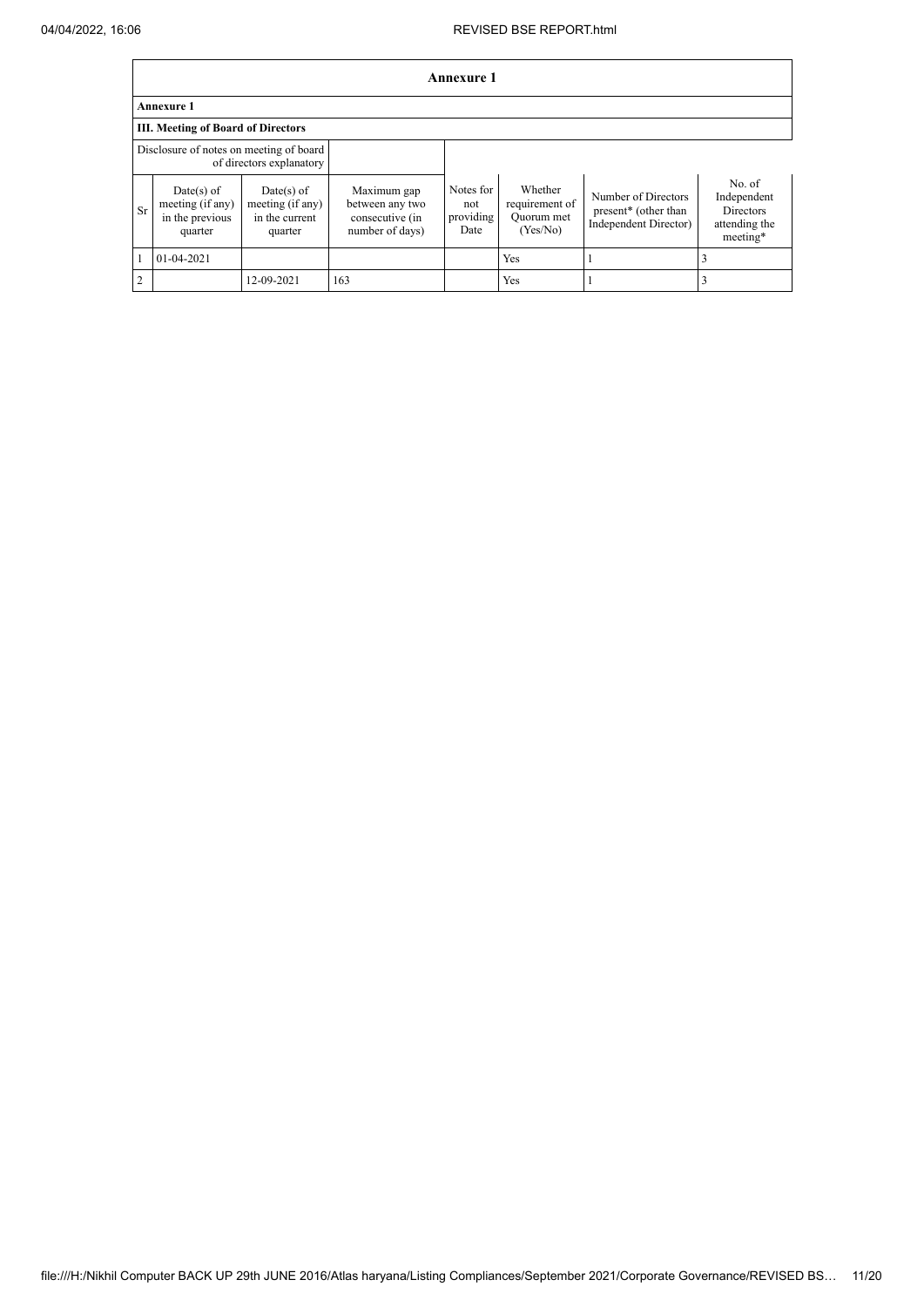$\overline{\mathsf{I}}$ 

|                | <b>Annexure 1</b>                              |                                                                                                            |                                                                      |                               |                                       |                                                        |                                                                                      |                                                                        |  |  |  |  |
|----------------|------------------------------------------------|------------------------------------------------------------------------------------------------------------|----------------------------------------------------------------------|-------------------------------|---------------------------------------|--------------------------------------------------------|--------------------------------------------------------------------------------------|------------------------------------------------------------------------|--|--|--|--|
|                | <b>IV. Meeting of Committees</b>               |                                                                                                            |                                                                      |                               |                                       |                                                        |                                                                                      |                                                                        |  |  |  |  |
|                |                                                |                                                                                                            | Disclosure of notes on meeting of committees explanatory             |                               |                                       |                                                        |                                                                                      |                                                                        |  |  |  |  |
| Sr             | Name of<br>Committee                           | $Date(s)$ of meeting (Enter<br>dates of Previous quarter<br>and Current quarter in<br>chronological order) | Maximum gap<br>between any two<br>consecutive (in<br>number of days) | Name of<br>other<br>committee | Reson for<br>not<br>providing<br>date | Whether<br>requirement<br>of Quorum<br>met<br>(Yes/No) | Number of<br><b>Directors</b><br>present* (other<br>than<br>Independent<br>Director) | No. of<br>Independent<br><b>Directors</b><br>attending the<br>meeting* |  |  |  |  |
| $\mathbf{1}$   | Audit<br>Committee                             | 08-07-2021                                                                                                 |                                                                      |                               |                                       | Yes                                                    | $\mathbf{0}$                                                                         | 3                                                                      |  |  |  |  |
| $\overline{2}$ | Audit<br>Committee                             | 12-09-2021                                                                                                 | 65                                                                   |                               |                                       | Yes                                                    | $\mathbf{0}$                                                                         | 3                                                                      |  |  |  |  |
| $\overline{3}$ | Nomination<br>and<br>remuneration<br>committee | $01 - 04 - 2021$                                                                                           |                                                                      |                               |                                       | Yes                                                    | $\mathbf{0}$                                                                         | 3                                                                      |  |  |  |  |
| $\overline{4}$ | Nomination<br>and<br>remuneration<br>committee | 12-09-2021                                                                                                 | 163                                                                  |                               |                                       | Yes                                                    | $\mathbf{0}$                                                                         | 3                                                                      |  |  |  |  |
| 5              | Stakeholders<br>Relationship<br>Committee      | 01-04-2021                                                                                                 |                                                                      |                               |                                       | Yes                                                    | $\theta$                                                                             | 3                                                                      |  |  |  |  |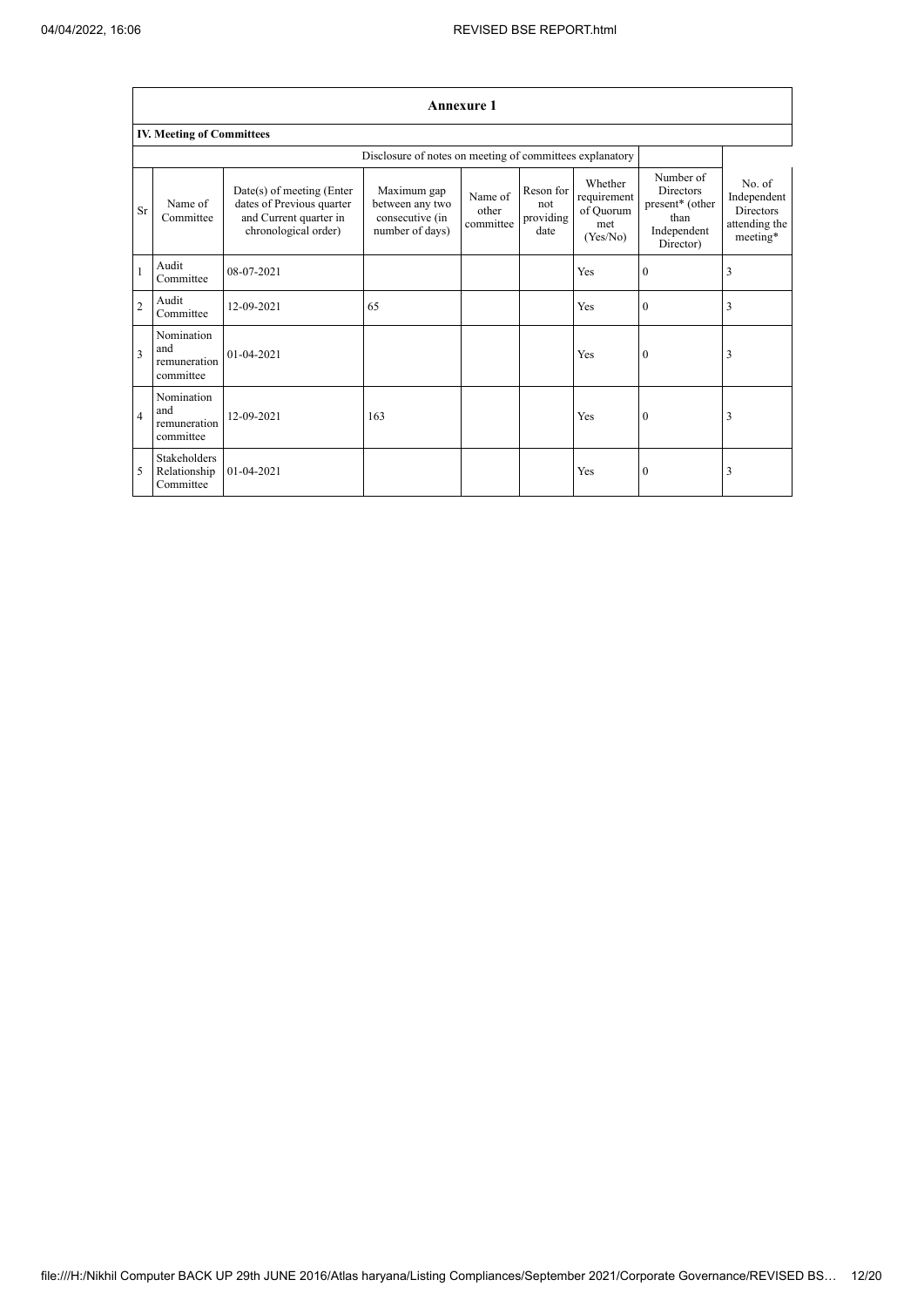|                               | Annexure 1                                                                                                |                                  |                                                                    |
|-------------------------------|-----------------------------------------------------------------------------------------------------------|----------------------------------|--------------------------------------------------------------------|
| V. Related Party Transactions |                                                                                                           |                                  |                                                                    |
| Sr                            | Subject                                                                                                   | Compliance status<br>(Yes/No/NA) | If status is "No" details of non-<br>compliance may be given here. |
|                               | Whether prior approval of audit committee obtained                                                        | Yes                              |                                                                    |
|                               | Whether shareholder approval obtained for material RPT                                                    | NA                               |                                                                    |
|                               | Whether details of RPT entered into pursuant to omnibus approval<br>have been reviewed by Audit Committee | <b>Yes</b>                       |                                                                    |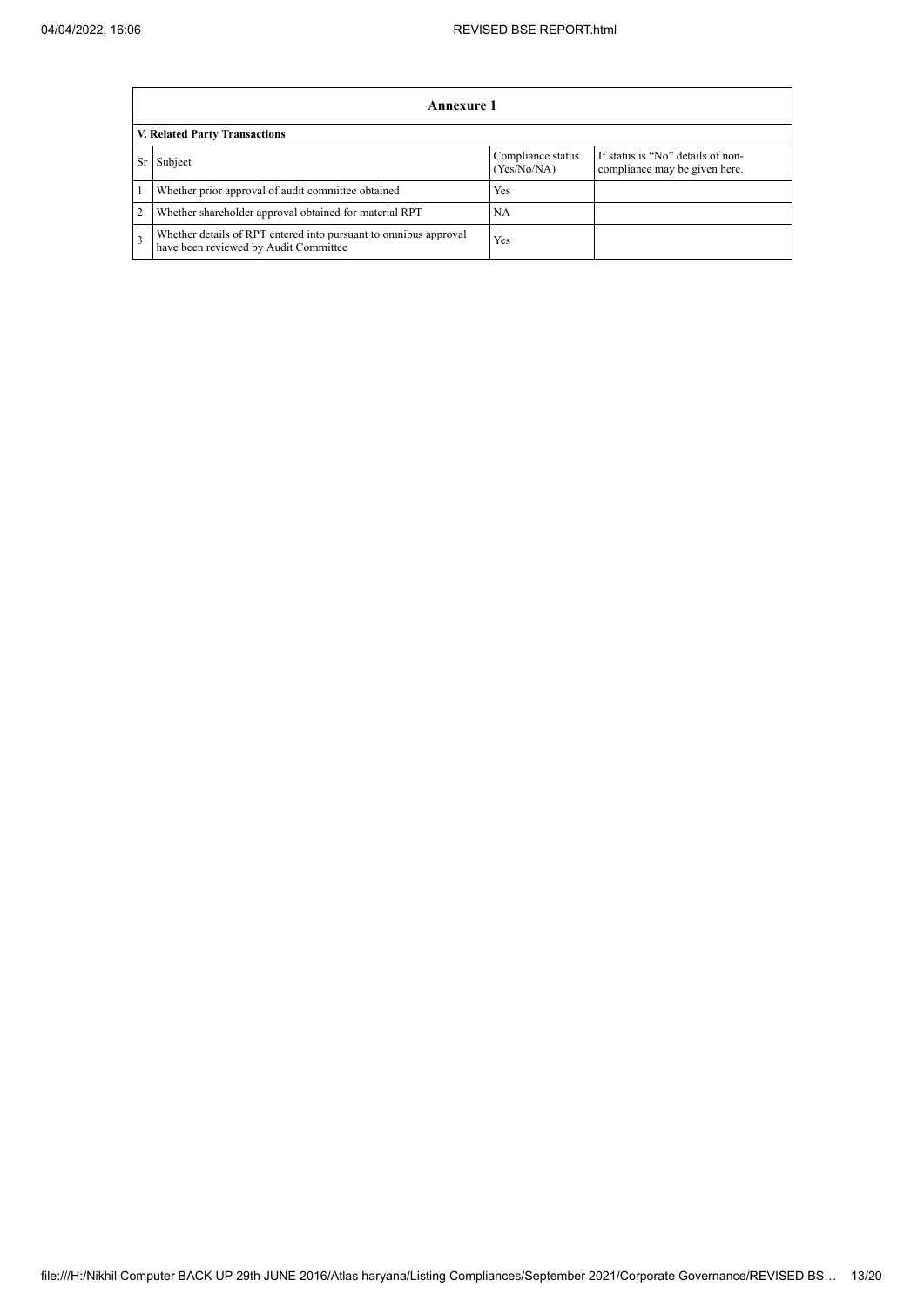|                | <b>Annexure 1</b>                                                                                                                                                                                               |                               |  |
|----------------|-----------------------------------------------------------------------------------------------------------------------------------------------------------------------------------------------------------------|-------------------------------|--|
|                | <b>VI. Affirmations</b>                                                                                                                                                                                         |                               |  |
|                | Sr Subject                                                                                                                                                                                                      | Compliance<br>status (Yes/No) |  |
|                | The composition of Board of Directors is in terms of SEBI (Listing obligations and disclosure requirements)<br>Regulations, 2015                                                                                | Yes                           |  |
| $\overline{2}$ | The composition of the following committees is in terms of SEBI(Listing obligations and disclosure requirements)<br>Regulations, 2015 a. Audit Committee                                                        | Yes                           |  |
| 3              | The composition of the following committees is in terms of SEBI(Listing obligations and disclosure requirements)<br>Regulations, 2015. b. Nomination & remuneration committee                                   | Yes                           |  |
| $\overline{4}$ | The composition of the following committees is in terms of SEBI(Listing obligations and disclosure requirements)<br>Regulations, 2015. c. Stakeholders relationship committee                                   | Yes                           |  |
| 5              | The composition of the following committees is in terms of SEBI(Listing obligations and disclosure requirements)<br>Regulations, 2015. d. Risk management committee (applicable to the top 500 listed entities) | NA                            |  |
| 6              | The committee members have been made aware of their powers, role and responsibilities as specified in SEBI<br>(Listing obligations and disclosure requirements) Regulations, 2015.                              | Yes                           |  |
| $\overline{7}$ | The meetings of the board of directors and the above committees have been conducted in the manner as specified in<br>SEBI (Listing obligations and disclosure requirements) Regulations, 2015.                  | Yes                           |  |
| 8              | This report and/or the report submitted in the previous quarter has been placed before Board of Directors.                                                                                                      | Yes                           |  |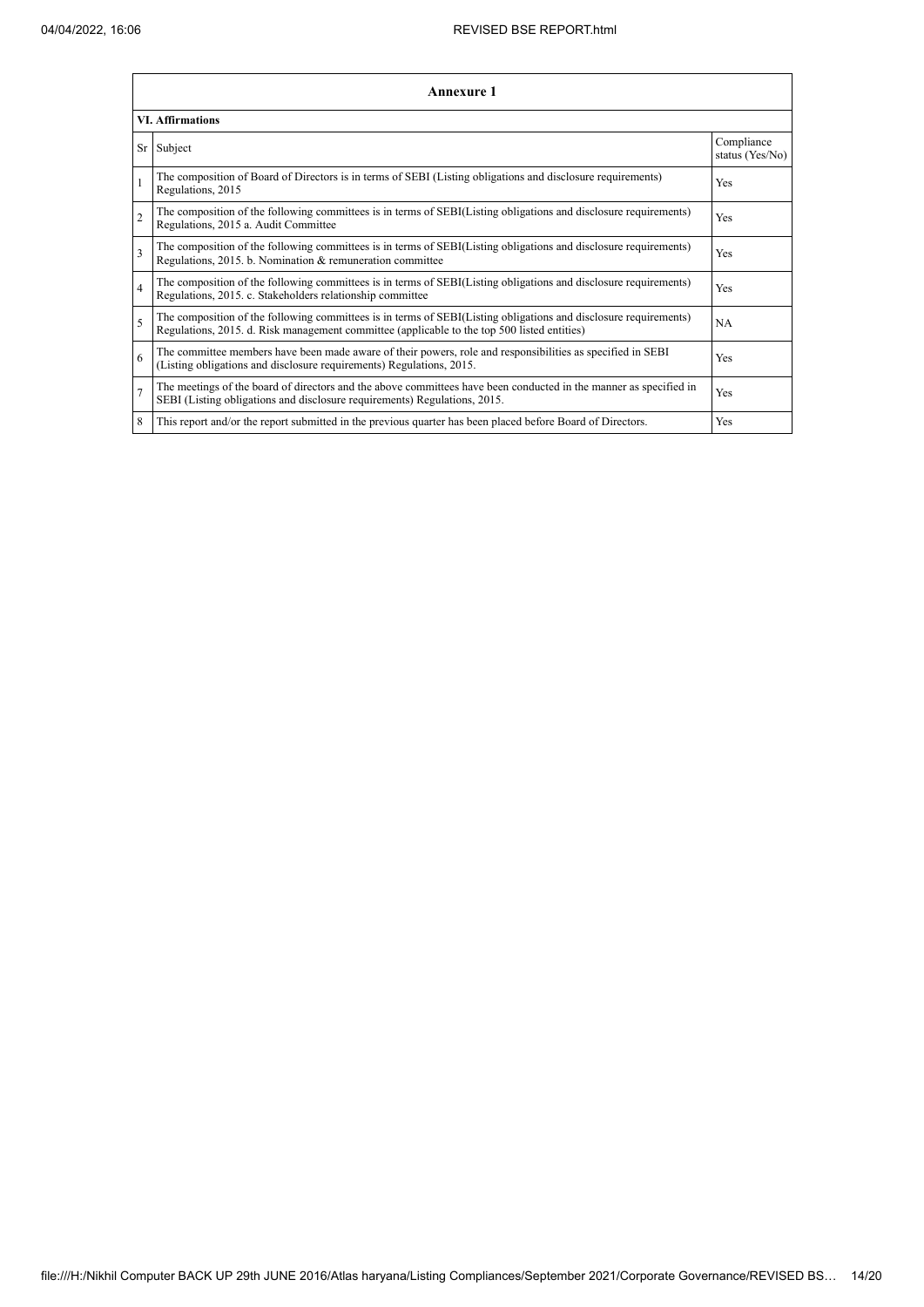| <b>Annexure 1</b> |                   |                                          |
|-------------------|-------------------|------------------------------------------|
| l Sr              | Subject           | Compliance status                        |
|                   | Name of signatory | RAKESH                                   |
|                   | Designation       | Company Secretary and Compliance Officer |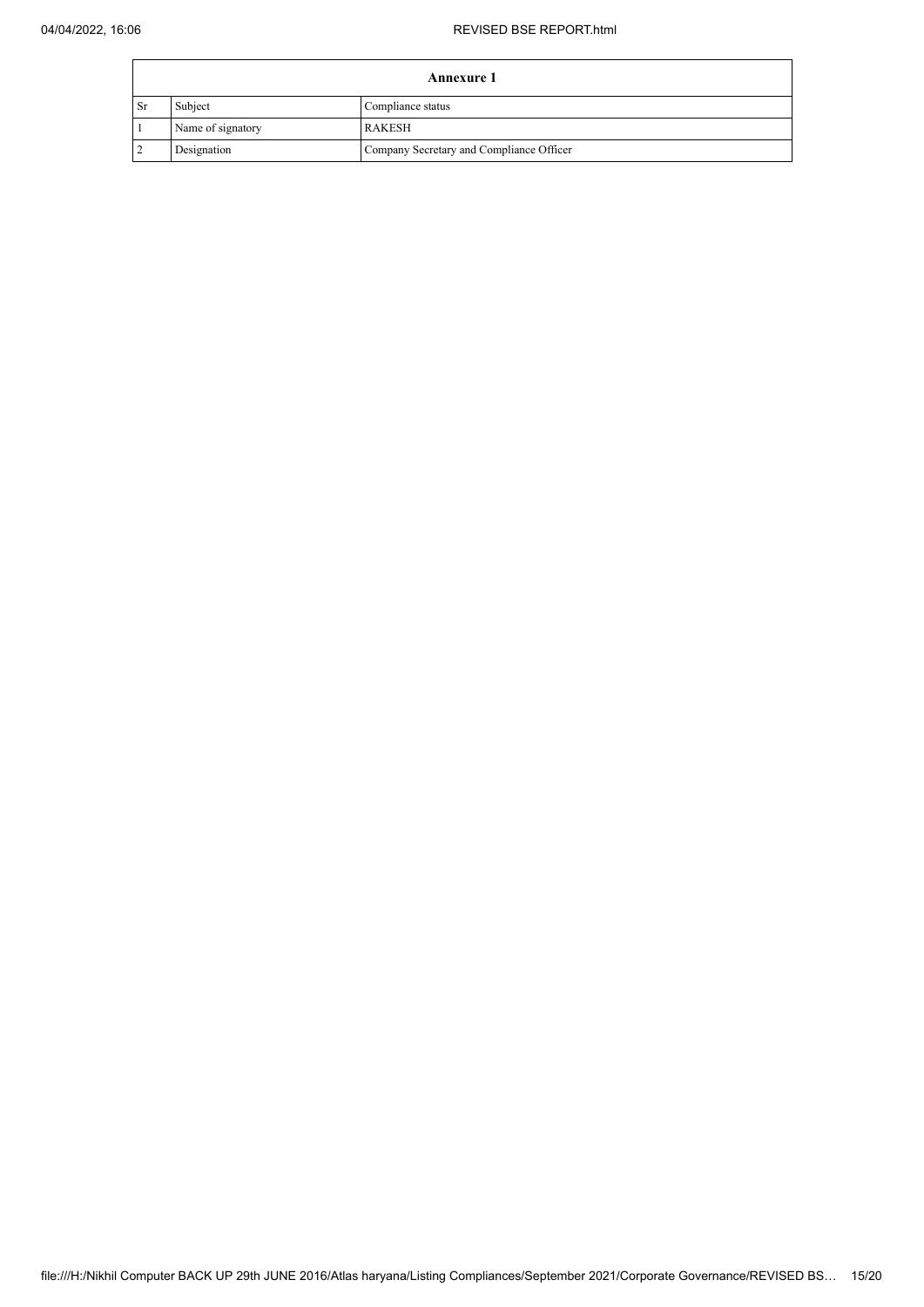|                         | <b>Annexure III</b>                                                                                                                                                                  |                                              |                                     |                                                                      |
|-------------------------|--------------------------------------------------------------------------------------------------------------------------------------------------------------------------------------|----------------------------------------------|-------------------------------------|----------------------------------------------------------------------|
|                         | <b>III.</b> Affirmations                                                                                                                                                             |                                              |                                     |                                                                      |
| Sr                      | Particulars                                                                                                                                                                          | Regulation<br>Number                         | Compliance<br>status<br>(Yes/No/NA) | If status is "No" details of<br>non-compliance may be<br>given here. |
|                         | Copy of the annual report including balance sheet, profit and loss account,<br>directors report, corporate governance report, business responsibility<br>report displayed on website | 46(2)                                        | <b>Yes</b>                          |                                                                      |
| $\overline{2}$          | Presence of Chairperson of Audit Committee at the Annual General<br>Meeting                                                                                                          | 18(1)(d)                                     | <b>Yes</b>                          |                                                                      |
| $\overline{\mathbf{3}}$ | Presence of Chairperson of the nomination and remuneration committee at<br>the annual general meeting                                                                                | 19(3)                                        | <b>Yes</b>                          |                                                                      |
| $\overline{4}$          | Presence of Chairperson of the Stakeholder Relationship committee at the<br>annual general meeting                                                                                   | 20(3)                                        | <b>Yes</b>                          |                                                                      |
| 5                       | Whether "Corporate Governance Report" disclosed in Annual Report                                                                                                                     | $34(3)$ read with<br>para C of<br>Schedule V | Yes                                 |                                                                      |
|                         | Any other information to be provided                                                                                                                                                 |                                              |                                     |                                                                      |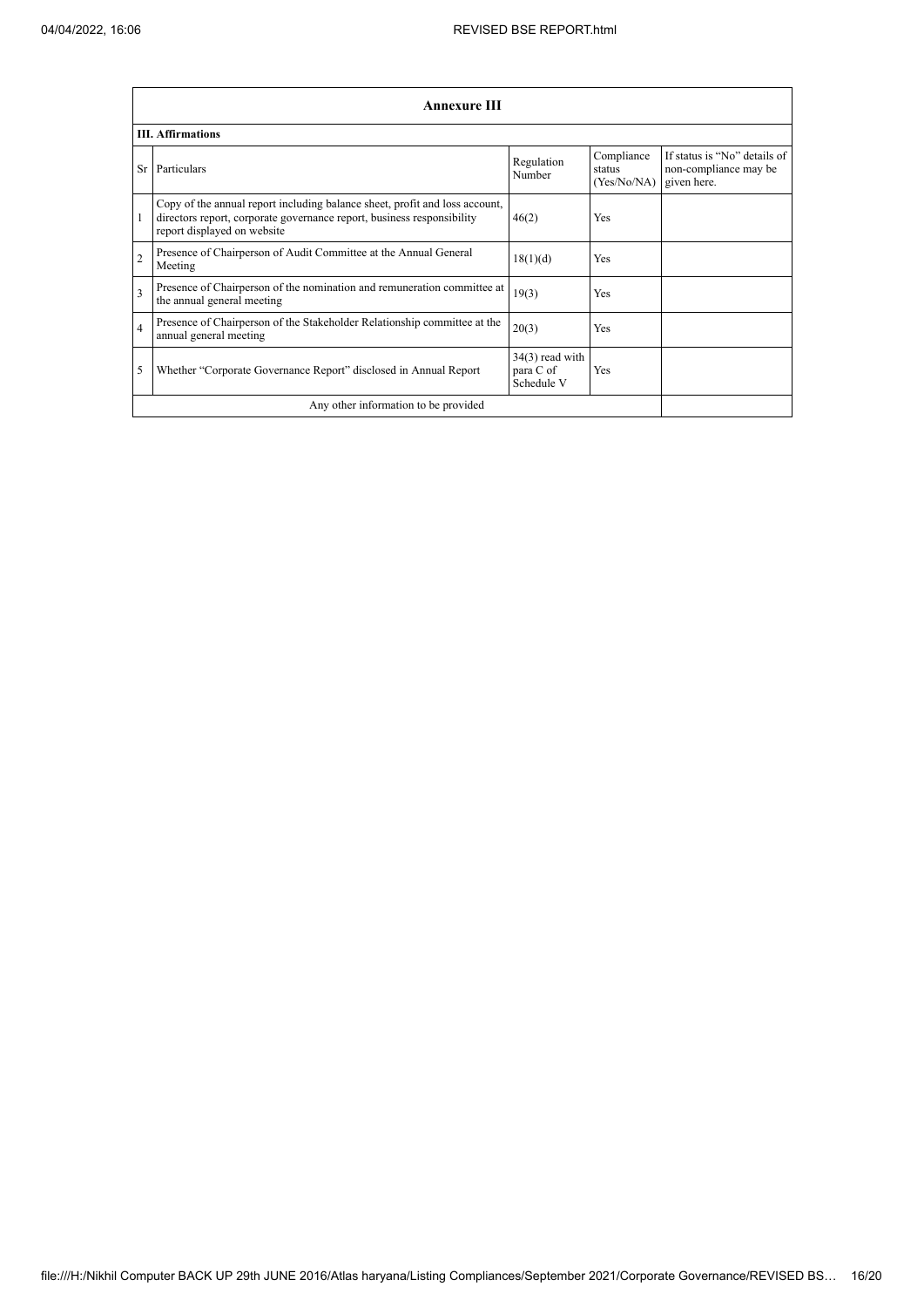|   | <b>Annexure III</b> |                                          |  |
|---|---------------------|------------------------------------------|--|
|   | Name of signatory   | RAKESH                                   |  |
| 2 | Designation         | Company Secretary and Compliance Officer |  |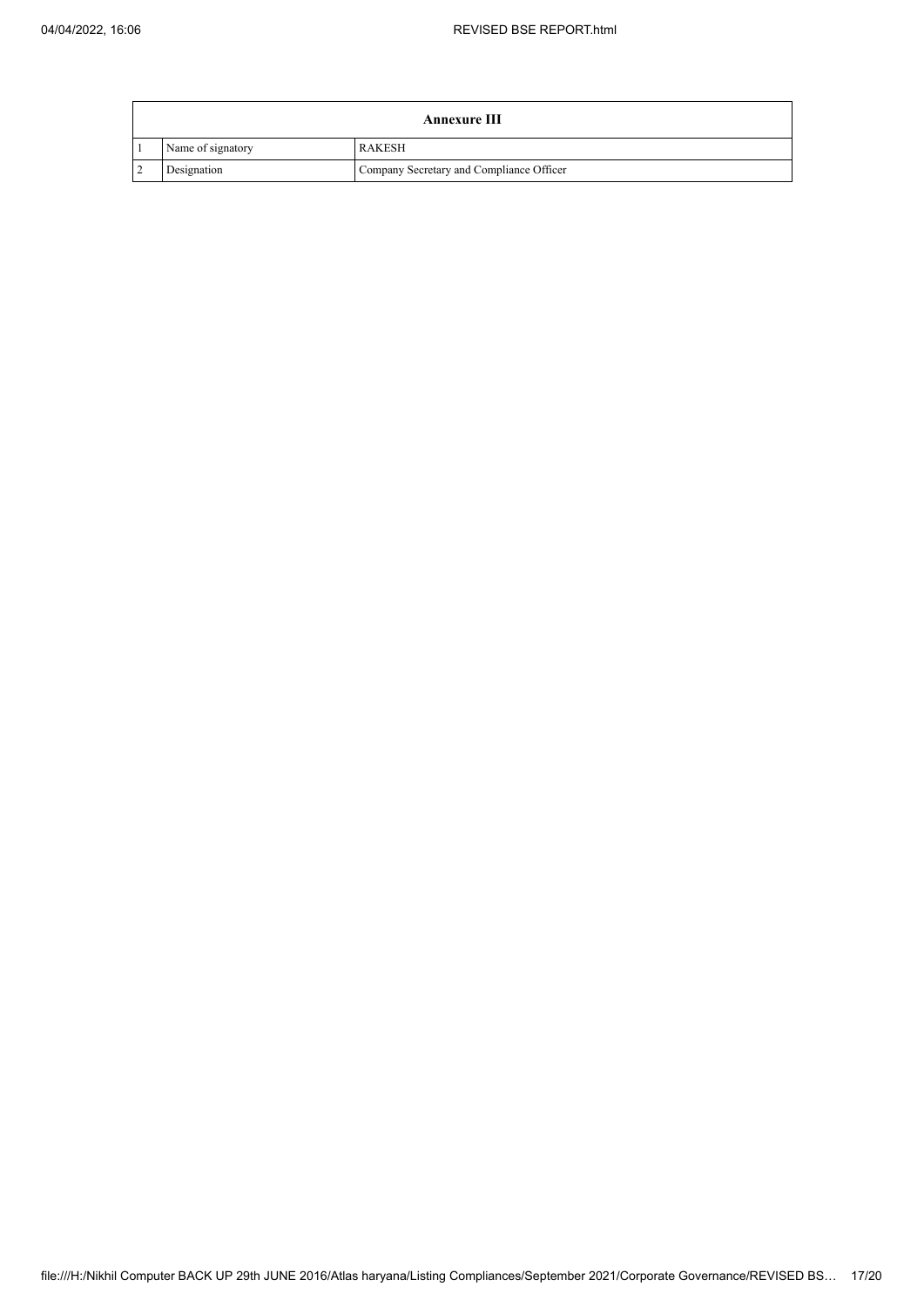| <b>Additional Half yearly Disclosure</b> |                        |  |
|------------------------------------------|------------------------|--|
| Applicability of disclosure              | Not Applicable         |  |
| Reason for Non Applicability             | Textual Information(1) |  |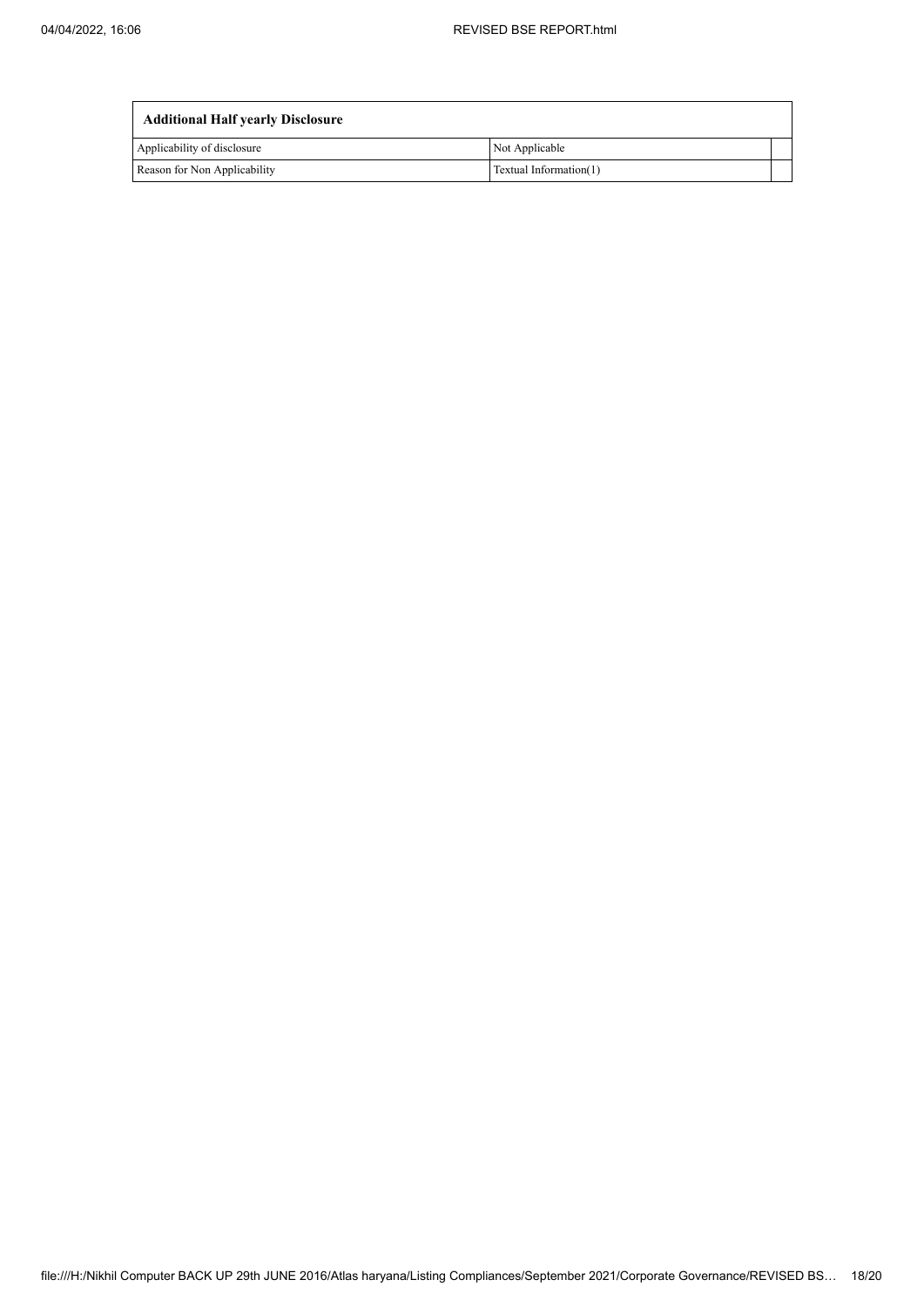| <b>Signatory Details</b> |                                          |
|--------------------------|------------------------------------------|
| Name of signatory        | <b>RAKESH</b>                            |
| Designation of person    | Company Secretary and Compliance Officer |
| Place                    | <b>SONIPAT</b>                           |
| Date                     | 20-10-2021                               |